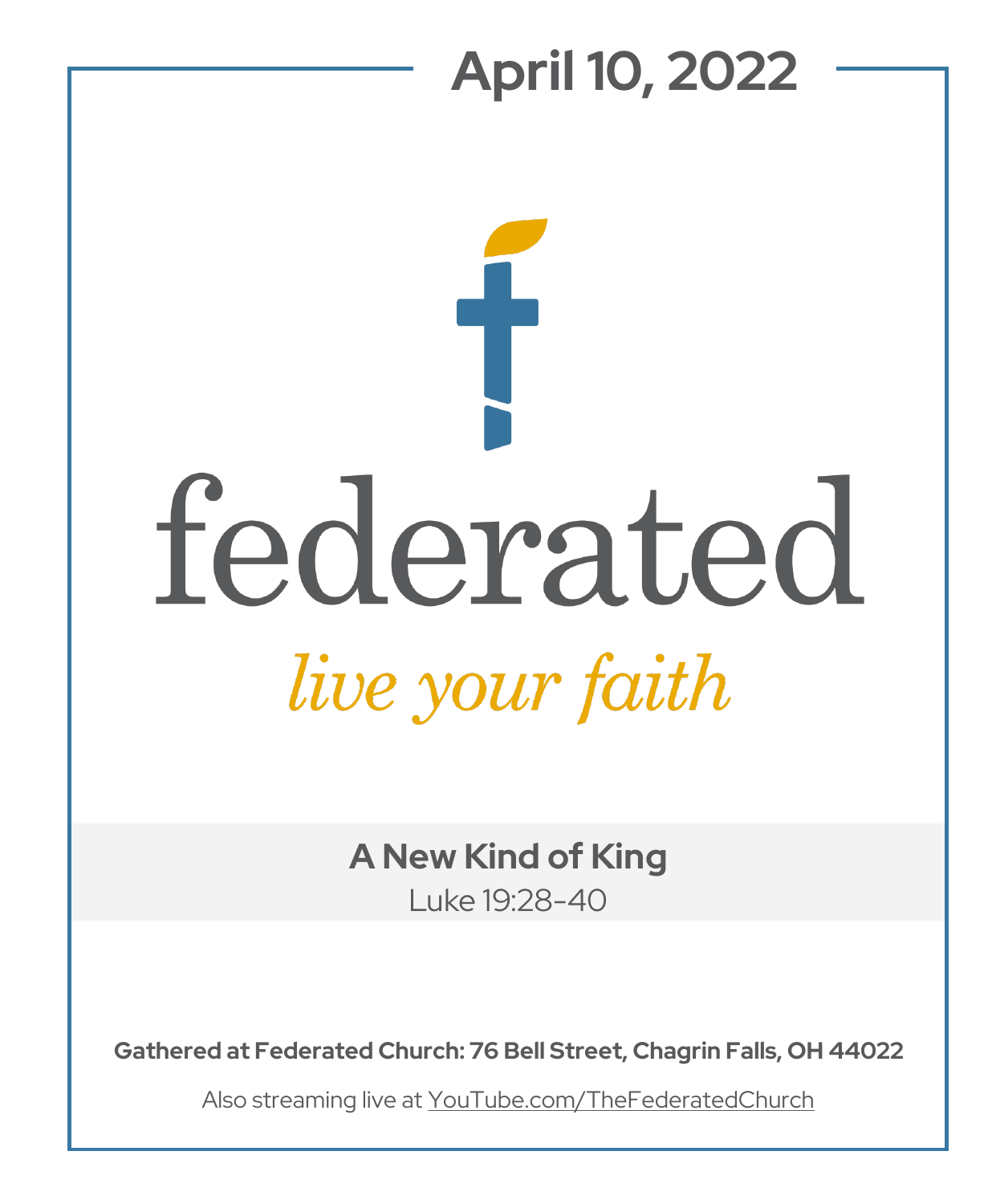

| April 10, 2022                 | <b>Palm/Passion Sunday</b>                                                                                                                                                                                                                                                                                                                                                                                                                                                                                                                                |                            | <b>10 AM</b>     |  |  |
|--------------------------------|-----------------------------------------------------------------------------------------------------------------------------------------------------------------------------------------------------------------------------------------------------------------------------------------------------------------------------------------------------------------------------------------------------------------------------------------------------------------------------------------------------------------------------------------------------------|----------------------------|------------------|--|--|
|                                | Chimes indicate the service is starting, and silence is appreciated to prepare for worship.                                                                                                                                                                                                                                                                                                                                                                                                                                                               |                            |                  |  |  |
| <b>Prelude</b>                 | Praise the Lamb Who Reigns in Glory (Cynthia Dobrinksi) Federated Bell Choir                                                                                                                                                                                                                                                                                                                                                                                                                                                                              |                            |                  |  |  |
|                                | <b>Welcome and Announcements</b>                                                                                                                                                                                                                                                                                                                                                                                                                                                                                                                          | Rev. Hamilton Throckmorton |                  |  |  |
| ****                           |                                                                                                                                                                                                                                                                                                                                                                                                                                                                                                                                                           |                            |                  |  |  |
| <b>Introit</b>                 | Rejoice! (Anna Laura Page and Jean Anne Shafferman)<br>Directed by Pat Haynish; Accompanied by Marcia Snavely                                                                                                                                                                                                                                                                                                                                                                                                                                             |                            | Children's Choir |  |  |
|                                | <b>Call to Worship</b> (responsive)<br>One: We gather on this day to begin a week of contrasts.<br>All: From hope to despair to hope again.<br>One: As we begin the week, as we join with the crowd<br>All: help us cut through the noise to see what is happening,<br>to see what is at stake.<br>One: As the story unfolds,<br>All: open us to both the hope and the pain.<br>One: In this time of worship,<br>All: prepare us to celebrate, to weep, and to wait.                                                                                      |                            | Maren Koepf      |  |  |
|                                | <b>Passing of Christ's Peace</b><br>(Children k-6th Grade are dismissed for Sunday School in Room 220.)                                                                                                                                                                                                                                                                                                                                                                                                                                                   |                            | Maren Koepf      |  |  |
| *<br><b>Hymn</b>               | All Glory, Laud, and Honor                                                                                                                                                                                                                                                                                                                                                                                                                                                                                                                                |                            | No. 192          |  |  |
| <b>Opening Prayer</b> (unison) | Blessed is the king who comes in the name of Lord!<br>Gracious God, as we stand at the gates of the city,<br>give us grace to recognize the king we proclaim,<br>and courage to be a part of your kingdom-<br>even when it goes against our ways and the ways of the world,<br>even when it leads us where we do not want to go.<br>Empower us to free ourselves from the tempting alternatives<br>of power and wealth and status,<br>and embolden us to live lives of thanksgiving and praise.<br>Peace in heaven and glory in the highest heaven! Amen. |                            | Maren Koepf      |  |  |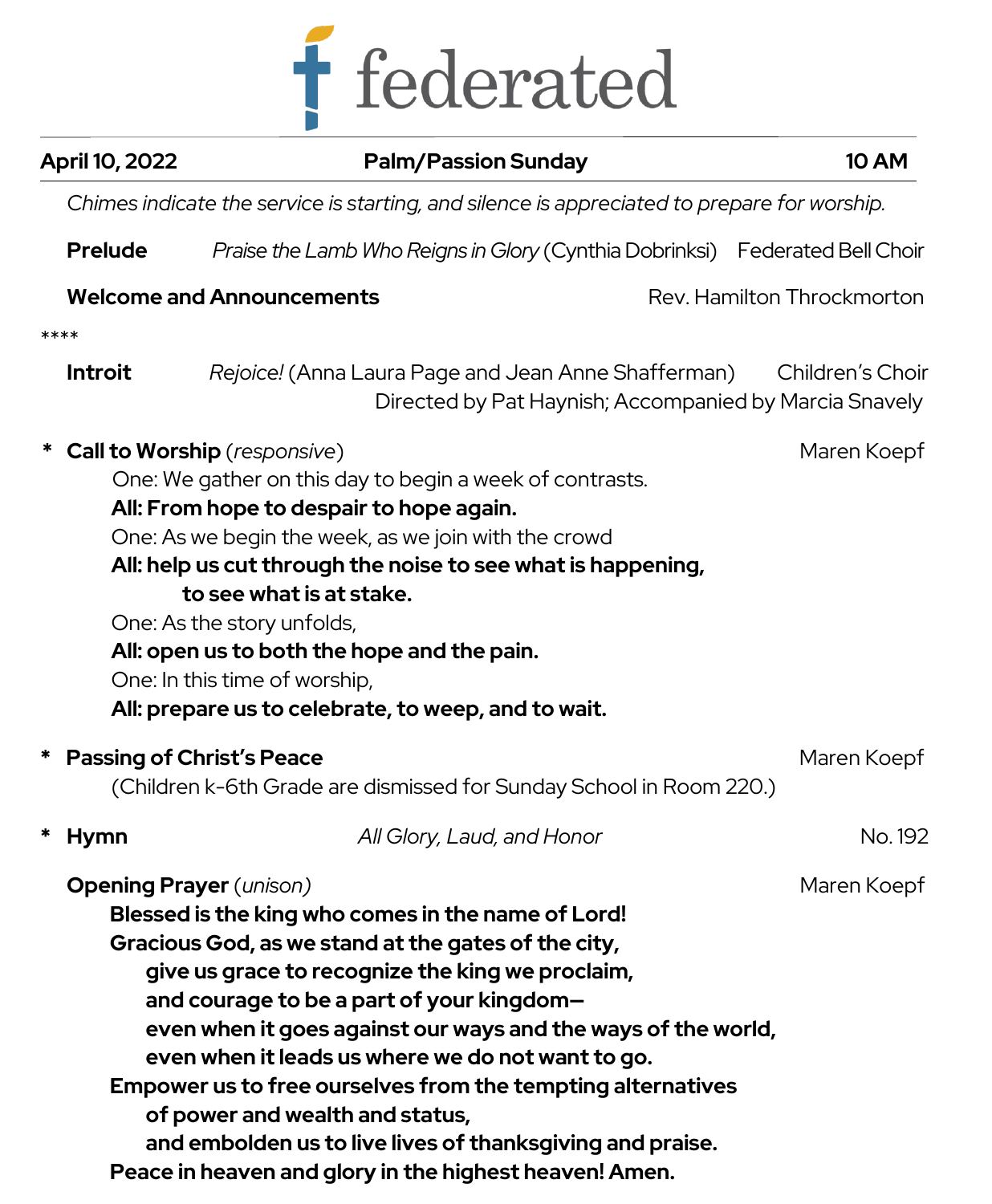**Hymn** *Kyrie Eleison (Lord, Have Mercy)* No. 298

**Assurance of Pardon Rev. Throckmorton Rev. Throckmorton** 

**Baptism of Kelly Colleen Stein;** God-boyfriend: Steve Downey **Congregational Promises:** 

> **We rejoice in God's empowering love, freely given to each and all. We welcome you, Kelly Colleen, into the circle of love in Christ's church. We praise God for the gifts for ministry that you bring to this community. We promise to pray for you, to seek the depths of faith with you, to support you, and to love you. We covenant with you to love God with all our hearts, minds, souls, and strength, and our neighbors as ourselves.**

**Generosity Impact Moment** Rev. Throckmorton

**Invitation to Generosity According to According the Rev. Throckmorton** 

 **Anthem** *Lift High the Palms of Praise* (Roger Thornhill and Brad Nix)Children's Choir Directed by Pat Haynish; Accompanied by Marcia Snavely

**Prayers of Thanksgiving and Fellowship of Prayer Rev. Judy Bagley-Bonner Lord's Prayer Our Father, who art in heaven, hallowed be thy name. Thy kingdom come, thy will be done, on earth as it is in heaven. Give us this day our daily bread. And forgive us our sins, as we forgive those who sin against us.** 

**And lead us not into temptation but deliver us from evil.** 

**For thine is the kingdom and the power and the glory forever. Amen.**

| <b>Scripture</b> | Luke 19:28-40    | Rev. Throckmorton  |
|------------------|------------------|--------------------|
| * Hymn           | O Breath of Life | No. 250            |
| Sermon           |                  | Rev. Bagley-Bonner |

**Reception of New Members** Rev. Bagley-Bonner and Rev. Throckmorton Leader: Our sisters and brothers, God's promises to you are plain. God has made them plain in Christ. God loves you unconditionally.

**New Members: Gladly I commit myself to God and to the life and mission of Federated Church. I will take for my own life the words of Christ: "You shall love the Lord your God with all your heart, soul, and mind, and your neighbor as yourself."**